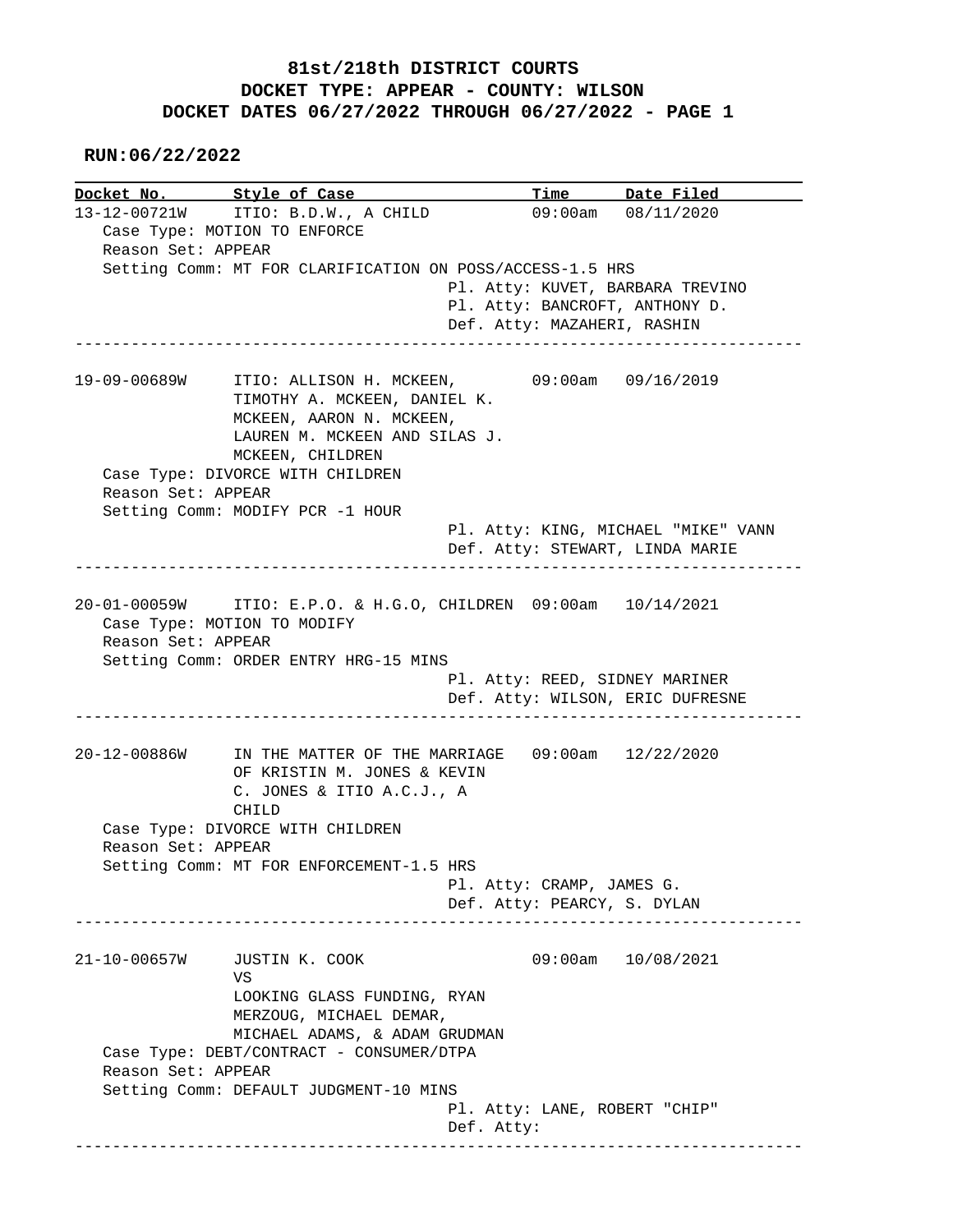**RUN:06/22/2022**

**Docket No. Style of Case Time Date Filed**  21-11-00716W IMOM: ALICIA AMM ZIEBEL AND 09:00am 11/03/2021 LANCE ZIEBEL Case Type: DIVORCE WITH CHILDREN Reason Set: APPEAR Setting Comm: DEFAULT DIVORCE PROVE UP-15 MINS Pl. Atty: KELL, ORLANDO M. Def. Atty: ------------------------------------------------------------------------------ 21-11-00723W IMOM: TAMMY L. PEELER AND 09:00am 11/05/2021 FEDERICO GUERRERO Case Type: DIVORCE WITH CHILDREN Reason Set: APPEAR Setting Comm: DEFAULT FINAL DIV DECREE-1 HOUR Pl. Atty: OLSEN, CHAD ALAN Def. Atty: ------------------------------------------------------------------------------ 22-01-00030W ITIO: E.A.J., A CHILD 09:00am 01/19/2022 VS. JUAN ROBERT JIMENEZ Case Type: ADOPTION/ADOPTION WITH TERMINATION Reason Set: APPEAR Setting Comm: UNCONTESTED TERM & ADOPTION-20 MINS Pl. Atty: FLORES, JR., GUILLERMO A. Pl. Atty: FLORES, JR., GUILLERMO A. Def. Atty: ------------------------------------------------------------------------------ 22-02-00054W 21ST MORTGAGE CORPORATION 09:00am 02/03/2022 V AMANDA VALERA ET AL Case Type: DEBT/CONTRACT - OTHER Reason Set: APPEAR Setting Comm: DEFAULT HRG-20 MINS Pl. Atty: LITTLEFIELD, K. CLIFFORD Def. Atty: ------------------------------------------------------------------------------ 22-02-00063W IMOM: CATRINA M. BOTTOMS 09:00am 02/11/2022 VS. JEFFREY A. BOTTOMS Case Type: DIVORCE W/O CHILDREN Reason Set: APPEAR Setting Comm: FINAL DIV HRG Pl. Atty: PRO SE - BOTTOMS, CATRINA MA Def. Atty: ------------------------------------------------------------------------------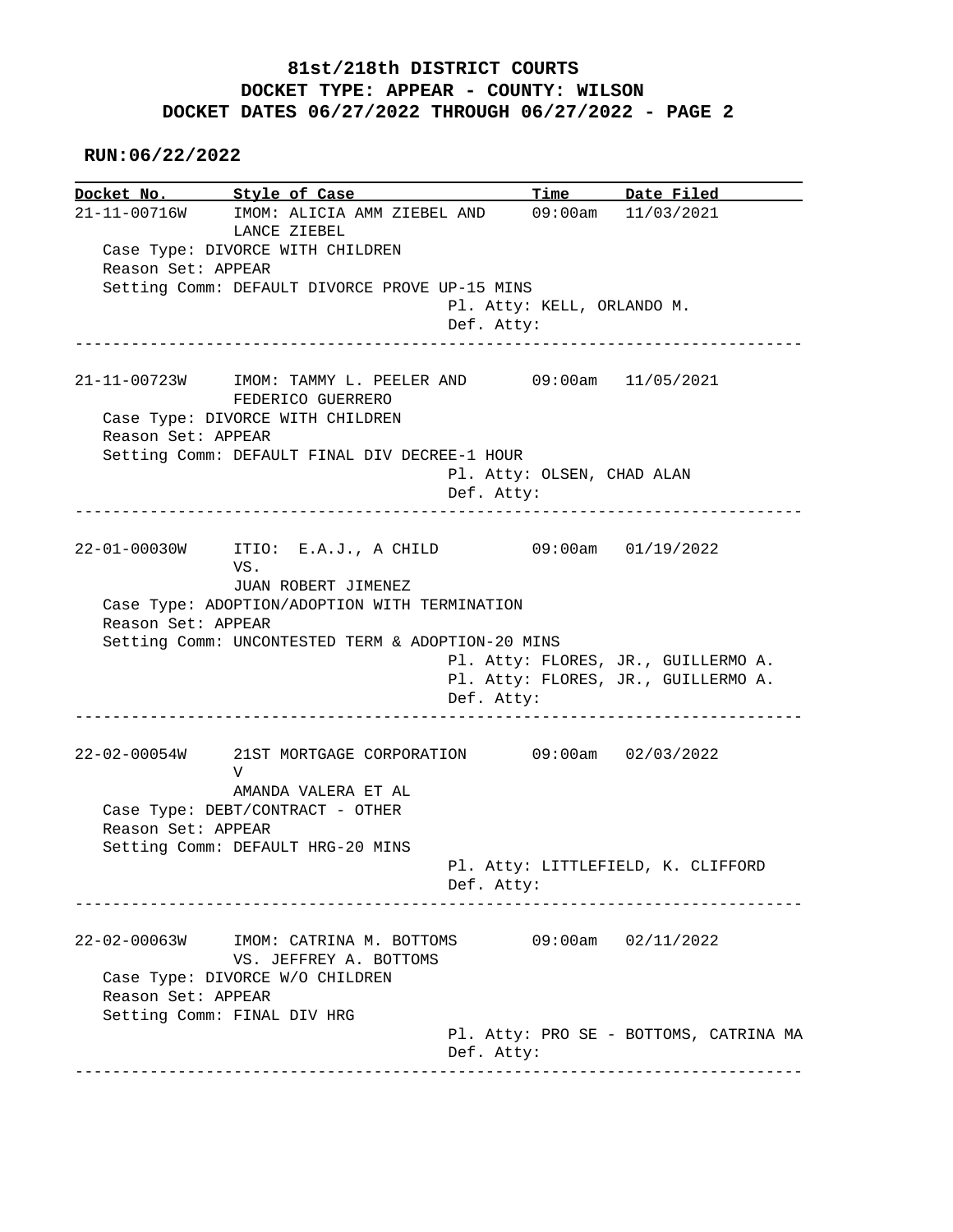# **RUN:06/22/2022**

|                        | Docket No. Style of Case                                     |                                           | Time Date Filed        |
|------------------------|--------------------------------------------------------------|-------------------------------------------|------------------------|
|                        | 22-03-00119W IMOM: RORY BECK                                 |                                           | 09:00am 03/14/2022     |
|                        | VS.                                                          |                                           |                        |
|                        | DAVID DALTON                                                 |                                           |                        |
|                        | Case Type: DIVORCE W/O CHILDREN                              |                                           |                        |
| Reason Set: APPEAR     |                                                              |                                           |                        |
|                        | Setting Comm: FINAL HRG - 30 MINS                            |                                           |                        |
|                        |                                                              | Pl. Atty: TAPIA, JENNIFER R.              |                        |
|                        |                                                              | Def. Atty: CEDILLOS, ANDRES               |                        |
|                        | _________________________________                            |                                           |                        |
|                        | 22-03-00124W NAME CHANGE OF:                                 |                                           | 09:00am 03/18/2022     |
|                        | JORDAN RAY FUENTES                                           |                                           |                        |
| Case Type: NAME CHANGE |                                                              |                                           |                        |
| Reason Set: APPEAR     |                                                              |                                           |                        |
|                        | Setting Comm: NAME CHANGE                                    |                                           |                        |
|                        |                                                              | Pl. Atty: PRO SE - FUENTES, JORDAN RAY    |                        |
|                        |                                                              | Def. Atty:                                |                        |
|                        |                                                              |                                           |                        |
|                        | 22-03-00159W J.G. WENTWORTH ORIGINATIONS, 09:00am 03/30/2022 |                                           |                        |
|                        | LP VS. NAME REDACTED                                         |                                           |                        |
|                        |                                                              |                                           |                        |
|                        | Case Type: ALL OTHER CIVIL CASES                             |                                           |                        |
| Reason Set: APPEAR     |                                                              |                                           |                        |
|                        | Setting Comm: PROVE UP APPLICATION-10 MINS                   |                                           |                        |
|                        |                                                              | Pl. Atty: EVANS, JULIE PI                 |                        |
|                        |                                                              | Def. Atty:                                |                        |
|                        |                                                              |                                           |                        |
|                        | 22-04-00006HCW JAMES DUJARDIN                                |                                           | $09:00am$ $04/28/2022$ |
|                        | VS.                                                          |                                           |                        |
|                        | WILSON COUNTY                                                |                                           |                        |
|                        | Case Type: WRIT OF HABEAS CORPUS - PRE-INDICTMENT            |                                           |                        |
| Reason Set: APPEAR     |                                                              |                                           |                        |
|                        |                                                              |                                           |                        |
|                        | Setting Comm: AMEND BOND CONDITIONS-<30 MINS                 |                                           |                        |
|                        |                                                              | Pl. Atty: POLLREISZ, JOHN "TONY"          |                        |
|                        |                                                              | Def. Atty:                                |                        |
| 22-05-00223W           | MARIA ROBLEDO                                                | 09:00am                                   | 05/10/2022             |
|                        | V.                                                           |                                           |                        |
|                        |                                                              |                                           |                        |
|                        | BRIAN BARRERA ROBLEDO                                        |                                           |                        |
|                        | Case Type: PROTECTIVE ORDER                                  |                                           |                        |
| Reason Set: APPEAR     |                                                              |                                           |                        |
|                        | Setting Comm: PROTECTIVE ORDER                               |                                           |                        |
|                        |                                                              | Pl. Atty: PETERSON, GLEN R.<br>Def. Atty: |                        |